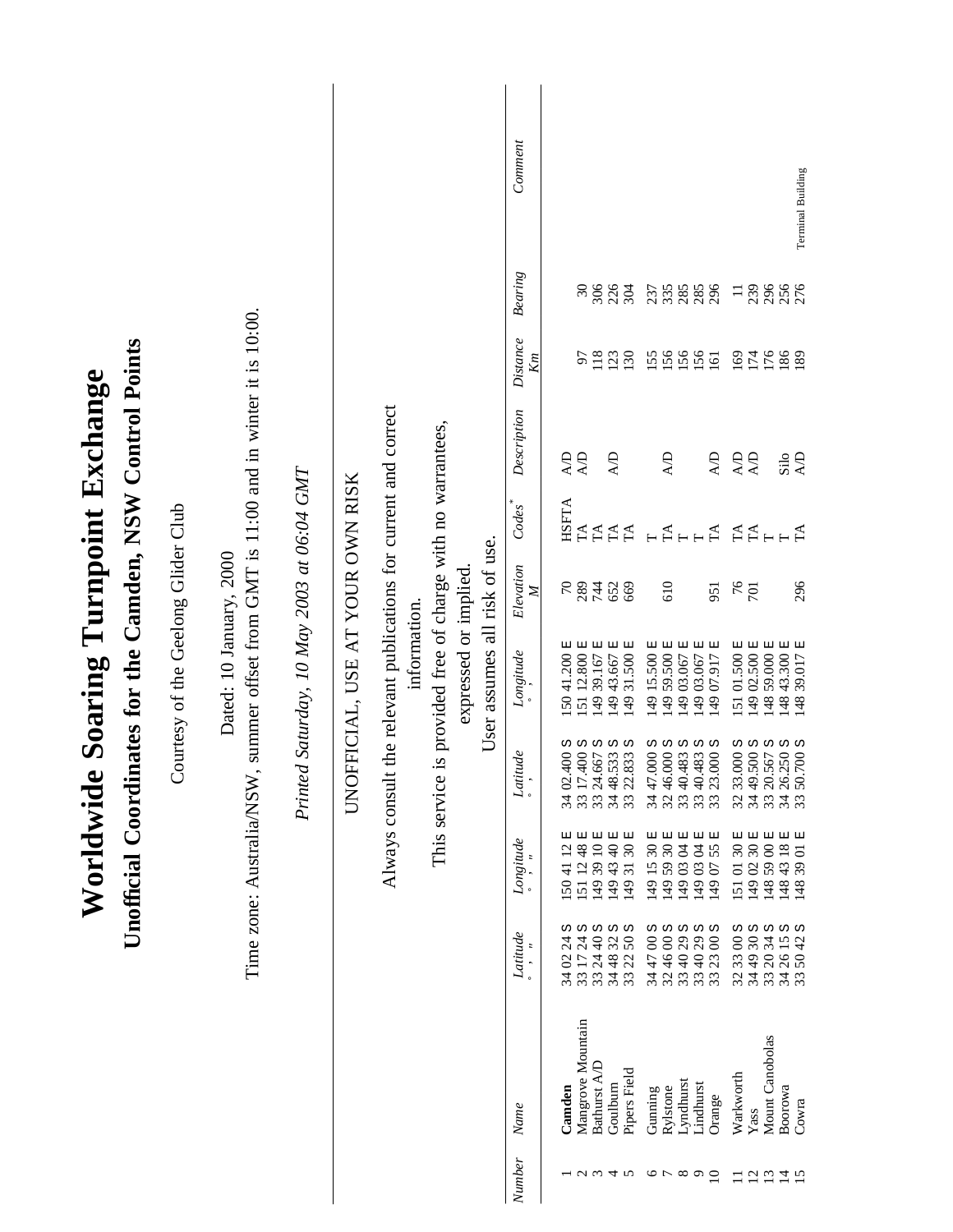| Comment                                                                                                                                                                                                                                                                                                                                                                                                                                                                                                                                                                                                                                                                                                          | Vertical silo                                                                                | SE corner silo complex<br>Vertical silo                                                                                    | Airstrip Centre                                                                                                                                                  | Road junction<br>Vertical silo<br>Steel Silos                                                                                                                    | Vertical silo<br>South End                                                                         | Vertical silo<br>Vertical silo                                                                                                         | Runway intersection<br>Vertical silo<br>Township                                                 | South end                                                                                            | Vertical silo                                                                                                               |
|------------------------------------------------------------------------------------------------------------------------------------------------------------------------------------------------------------------------------------------------------------------------------------------------------------------------------------------------------------------------------------------------------------------------------------------------------------------------------------------------------------------------------------------------------------------------------------------------------------------------------------------------------------------------------------------------------------------|----------------------------------------------------------------------------------------------|----------------------------------------------------------------------------------------------------------------------------|------------------------------------------------------------------------------------------------------------------------------------------------------------------|------------------------------------------------------------------------------------------------------------------------------------------------------------------|----------------------------------------------------------------------------------------------------|----------------------------------------------------------------------------------------------------------------------------------------|--------------------------------------------------------------------------------------------------|------------------------------------------------------------------------------------------------------|-----------------------------------------------------------------------------------------------------------------------------|
|                                                                                                                                                                                                                                                                                                                                                                                                                                                                                                                                                                                                                                                                                                                  |                                                                                              |                                                                                                                            |                                                                                                                                                                  |                                                                                                                                                                  |                                                                                                    |                                                                                                                                        |                                                                                                  |                                                                                                      |                                                                                                                             |
| <b>Bearing</b>                                                                                                                                                                                                                                                                                                                                                                                                                                                                                                                                                                                                                                                                                                   | 285<br>295<br>285<br>328<br>271                                                              | 295<br>252<br>252<br>284<br>297                                                                                            | 335<br>330<br>254<br>269<br>269                                                                                                                                  | 254<br>285<br>304<br>331                                                                                                                                         | 263<br>329<br>287<br>287                                                                           | $\frac{315}{315}$<br>273                                                                                                               | 318<br>307<br>256<br>293<br>334                                                                  | 316<br>316<br>254<br>254<br>254                                                                      | 293<br>254<br>284<br>265                                                                                                    |
| Distance<br>Кm                                                                                                                                                                                                                                                                                                                                                                                                                                                                                                                                                                                                                                                                                                   | $\overline{93}$<br>$\overline{5}$<br>$\overline{5}$<br>$\tilde{5}$<br>197                    | 206<br>198<br>205<br>213<br>207                                                                                            | 217<br>217<br>215<br>215                                                                                                                                         | $\frac{218}{219}$<br>$\frac{2}{3}$ $\frac{2}{3}$                                                                                                                 | 33388<br>23388                                                                                     | ភ្លុក ដូច<br>ភ្លុក ភ្លុង ភ្លុ                                                                                                          | 888889                                                                                           | 250<br>252<br>252                                                                                    | 253<br>252<br>253<br>254                                                                                                    |
| Description                                                                                                                                                                                                                                                                                                                                                                                                                                                                                                                                                                                                                                                                                                      | 4D                                                                                           | $\frac{\rm Silo}{\rm Silo}$                                                                                                | <b>QV</b><br><b>A/F</b>                                                                                                                                          | Silo                                                                                                                                                             | $\mathbb{R}$                                                                                       | Hotel<br>Silo                                                                                                                          | Silo<br>Silo                                                                                     | Silo<br>Silo                                                                                         | Silo<br>Silo<br>R/S                                                                                                         |
| Codes                                                                                                                                                                                                                                                                                                                                                                                                                                                                                                                                                                                                                                                                                                            | FA<br>FA                                                                                     | $F_{F}$                                                                                                                    | $\mathbb{A}_{\Gamma}$<br>$\Gamma$ A                                                                                                                              | $F$ <sub>HHH</sub>                                                                                                                                               | $F + F$<br>$\Gamma$ A                                                                              |                                                                                                                                        | A                                                                                                | A                                                                                                    |                                                                                                                             |
| Elevation<br>Z                                                                                                                                                                                                                                                                                                                                                                                                                                                                                                                                                                                                                                                                                                   | 473<br>191                                                                                   | 491                                                                                                                        | 464                                                                                                                                                              | 420<br>471                                                                                                                                                       | 229<br>389                                                                                         |                                                                                                                                        | 326                                                                                              | 338<br>338                                                                                           |                                                                                                                             |
| $\label{eq:congr} Longitude$                                                                                                                                                                                                                                                                                                                                                                                                                                                                                                                                                                                                                                                                                     | 48 33.000 E<br>48 39.573 E<br>48 46.350 E<br>48 40.333<br>36.567<br>49                       | 45.000 E<br>回<br>48 33.183 E<br>48 41.937 E<br>48 27.147 E<br>48 33.517<br>48                                              | 49 44.000 E<br>32.417 E<br>25.150 E<br>48 19.717 E<br>면<br>48 19.717<br>49<br>48                                                                                 | 囸<br>49 33.333 E<br>며<br>22.033 E<br>23.293<br>48 17.767<br>48 45.277<br>48<br>48                                                                                | 50.000 E<br>22.295 E<br>22.133 E<br>14.650 E<br>28.000 E<br>49.<br>48<br>50<br>48<br>48            | 16.567 E<br>56.848 E<br>国<br>56.583 E<br>48 09.283<br>19.217<br>49<br>48<br>48<br>48                                                   | 48 38.945 E<br>148 09.333 E<br>148 14.333 E<br>32.500 E<br>며<br>59.447<br>49<br>48               | 03.083E<br>48 02.333 E<br>48 02.117 E<br>49.617<br>48 49.617<br>48<br>48                             | 囸<br>50 50.333 E<br>148 02.167 E<br>147 56.150 E<br>56.150 E<br>48 02.067<br>48 10.537                                      |
| $\label{eq:1} Laitude$                                                                                                                                                                                                                                                                                                                                                                                                                                                                                                                                                                                                                                                                                           | w<br>w<br>w<br>S<br>32 33,900 s<br>33 34,000 s<br>33 33,630 s<br>33 16,200 s<br>34 02,333 s  | ω ω<br>w<br>w<br>S<br>83 17.000<br>84 36.417<br>13 11.175<br>33 17.000<br>34 36.417<br>34 36.000<br>33 11.175<br>33 34.093 | w<br>w<br>ω ω<br>ဟ<br>32 17.000 ;<br>32 21.417 ;<br>34 33.600 ;<br>$\begin{array}{c} 32\ 17.000\\ 32\ 21.417\\ 34\ 33.600\\ 34\ 03.683\\ 34\ 03.683 \end{array}$ | w<br>w<br>ဟ<br>w<br>ω<br>32 55.828 s<br>32 18.500 :<br>33.150<br>33 29.363<br>34 19.283<br>$\frac{2}{3}$ $\frac{2}{3}$ $\frac{4}{3}$ $\frac{4}{3}$ $\frac{4}{3}$ | w<br>ω ω<br>w<br>ω<br>33 25.700 ;<br>34 15.750 ;<br>32 17.000 ;<br>12 02.333<br>13 26.028<br>mmmmm | ω<br>w<br>w<br>ω ω<br>22.400<br>33.375<br>32.667<br>53.983<br>49.667<br>$\sim$ $\sim$<br>$\overline{ }$<br>$\omega$<br>$\sim$<br>mmmmm | ω ω<br>ω ω ω<br>44.583<br>4 31.667<br>3 08.000<br>200.833<br>27.767<br>$\sim$<br>$\sim$<br>mmmmm | ω ω<br>S<br>ပာ<br>ω<br>37.233<br>37.667<br>23.867<br>23.867<br>37.733<br><b>AA</b><br>MA<br>MA<br>MA | ω ω<br>ω ω ω<br>28.000<br>37.950<br>3 08.527<br>46.167<br>11.767<br>$\overline{4}$<br>$\overline{4}$<br>$\epsilon$<br>mmmmm |
| $\label{eq:cong} Longitude$                                                                                                                                                                                                                                                                                                                                                                                                                                                                                                                                                                                                                                                                                      | 国<br>国<br>国<br>囸<br>囸<br>148 40 20<br>148 39 34<br>34<br>148 46 21<br>148 33 00<br>36<br>149 | 囸<br>囸<br>国<br>囸<br>더<br>148 41 56<br>148 45 00<br>148 33 31<br>148 27 09<br>148 33 11                                     | 国<br>더<br>囸<br>더<br>囯<br>149 32 25<br>149 44 00<br>148 25 09<br>148 19 43<br>148 19 43                                                                           | 149 33 20 E<br>囸<br>더<br>囸<br>囸<br>148 23 18<br>46<br>148 22 02<br>148 45 17<br>14817                                                                            | 囸<br>148 22 18 E<br>囸<br>囸<br>囸<br>150 50 00<br>148 22 08<br>148 14 39<br>149 28 00                | 티<br>囯<br>囸<br>囸<br>囸<br>149 16 34<br>148 56 35<br>148 19 13 1<br>148 09 17 1<br>1485651                                               | 国<br>囸<br>囸<br>囸<br>148 14 20<br>148 38 57<br>1480920<br>30<br>1485927<br>14932                  | 囸<br>囸<br>囸<br>囸<br>148 02 20<br>1480305<br>148 49 37<br>148 49 37<br>1480207                        | 囸<br>国<br>国<br>国国<br>150 50 20<br>1480204<br>148 10 32<br>148 02 10<br>1475609                                              |
| $Laitiude% \[ \includegraphics[width=1.8\textwidth]{Figures/12.png} \caption{The 3D (black) model for a $n=3$-error of the data set. The 3D (black) model is shown in the left panel. The 3D (black) model is shown in the right panel. The 3D (black) model is shown in the right panel. The 3D (black) model is shown in the right panel. The 3D (black) model is shown in the right panel. The 3D (black) model is shown in the right panel. The 3D (black) model is shown in the right panel. The 3D (black) model is shown in the right panel. The 3D (black) model is shown in the right panel. The 3D (black) model is shown in the right panel. The 3D (black) model is shown in the right panel. The 3$ | ω ω<br>ω<br>ω<br>ω<br>32 33 54<br>33 34 00<br>33 33 38<br>33 16 12<br>34 02 20               | ω ω<br>ω<br>ω ω<br>33 11 10 1<br>33 34 06 1<br>33 17 00 1<br>34 36 00                                                      | ω ω<br>ω ω ω<br>34 33 36<br>32 17 00<br>34 03 41<br>$\frac{1}{4}$<br>3403                                                                                        | ω ω<br>ω ω ω<br>32 18 30<br>50<br>34 33 09<br>33 29 22<br>34 19 17<br>55<br>32                                                                                   | w<br><b>ωωωω</b><br>32 02 20<br>33 26 02<br>33 25 42<br>34 15 45<br>32 17 00                       | <b>ω ω ω ω</b><br>34 49 40<br>$32\,22\,24\\ 32\,33\,22\\ 40$<br>59<br>53<br>33                                                         | <b>ω ω ω ω</b><br>33 08 00 1<br>32 00 50 1<br>$\frac{4}{6}$<br>32 44 35<br>34 31 40<br>27<br>32  | <b>ω ω ω ω</b><br>$\overline{4}$<br>34 37 40<br>52<br>34 37 44<br>52<br>3223<br>37<br>34             | <b>00 00 00 00</b><br>31 46 10<br>33 28 00<br>34 11 46<br>33 08 32<br>34 37 57                                              |
| Name                                                                                                                                                                                                                                                                                                                                                                                                                                                                                                                                                                                                                                                                                                             | Canowindrasilo<br>Canowindra<br>Koorawatha<br>Cudal A/F<br>Mudgee                            | Gooloogong<br>Galong<br>Galong Silo<br>Manildra<br>Cudal                                                                   | Harden Old Silos<br>Greenethorpe<br>Gulgong R/S<br>Maryvale<br>Ulan                                                                                              | Cunnock Rd Junction<br>Harden Long Silo<br>Gulgong A/D<br>Young R/S<br>Trajere                                                                                   | Eugowra Bridge<br>Eugowra Silo<br>Young A/D<br>Puggoon<br>Scone                                    | Wellington Rd Br<br>Wellington Silo<br>Goolma<br>Jugiong<br>Grenfell                                                                   | Wellington A/F<br>Wallendbeen<br>Parkes A/D<br>Leadville<br>Yeovil                               | Cootamundra A/D<br>Cootamundra A/F<br>Cootamundra<br>Gueirie<br>Geurie                               | Cootamundra Silo<br>Grawlin Plains<br>Murrurundi<br>Weedallion<br>Parkes Silo                                               |
| Number                                                                                                                                                                                                                                                                                                                                                                                                                                                                                                                                                                                                                                                                                                           | $\overline{18}$<br>$\tilde{\sigma}$<br>$\overline{19}$<br>$\Omega$                           | $\overline{c}$<br>22<br>23<br>25<br>$\overline{21}$                                                                        | <b>ARAAR</b>                                                                                                                                                     | 32<br>3348<br>$\overline{31}$                                                                                                                                    | 36<br>38<br>57<br>$\Theta$                                                                         | $\overline{4}$<br>43<br>$\ddot{4}$<br>45<br>$\frac{1}{4}$                                                                              | 48<br>$\frac{1}{2}$<br>$50\,$<br>$\frac{4}{6}$<br>47                                             | 55555<br>$\overline{51}$                                                                             | 56 58<br>59<br>$\delta$                                                                                                     |

Camden, NSW - page 2 *Camden, NSW - page 2*

 $\overline{\phantom{a}}$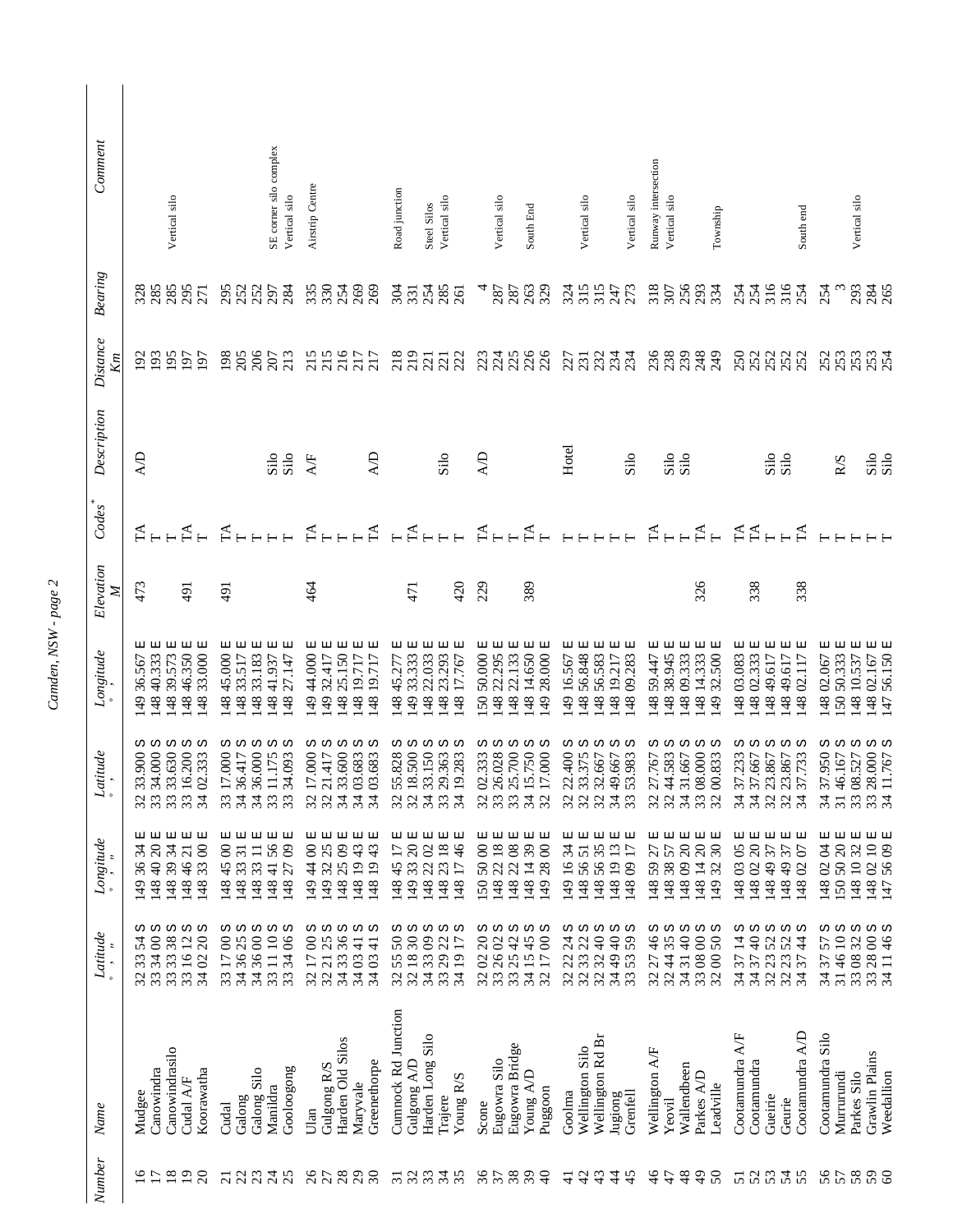| <b>Number</b>       | Name                             | Latitude                                                                                           | $Longitude$<br>$\cdot$ $\cdot$     | $\label{eq:1} Laitude$                                            | $\label{eq:congr} Longitude$                        | Elevation<br>$\mathbb{Z}$ | Codes                     | Description        | Distance<br>$\mathbb{Z}^n$ | $\label{eq:3} Bearing$ | Comment                               |
|---------------------|----------------------------------|----------------------------------------------------------------------------------------------------|------------------------------------|-------------------------------------------------------------------|-----------------------------------------------------|---------------------------|---------------------------|--------------------|----------------------------|------------------------|---------------------------------------|
| ତ                   | <b>Bimbi</b>                     | 27<br>$\infty$<br>34                                                                               | $4^{\circ}$<br>55<br>147           | ω<br>34 02.450                                                    | 모<br>55.700<br>$\overline{47}$                      |                           |                           |                    | 254                        | 269                    | Road junction on centre of town       |
| $\mathcal{C}$       | Parkes East                      |                                                                                                    | 티<br>57<br>14809                   | 33 08.683                                                         | 보<br>09.617<br> 48                                  |                           |                           | Rly Jn             | 254                        | 292                    |                                       |
| 63                  | Tichbourne                       | w                                                                                                  | 国<br>1480703                       | 33 13.663<br>32 00.917                                            | 囸<br>07.055<br> 48                                  |                           |                           | Silo               | 254                        | 290<br>332             | Vertical silo                         |
| $\mathcal{Z}$<br>65 | Dunedoo R/S<br>Red Bend          | w<br>S<br>33 08 41<br>33 13 40<br>32 00 55<br>33 25 22                                             | 国<br>티<br>149 23 55<br>148 01 36   | w<br>w<br>33 25.367                                               | 囸<br>$01.600$ E<br>23.917<br>6 <sub>b</sub><br> 48  |                           |                           | Silo               | 255<br>255                 | 285                    |                                       |
|                     | Dunedoo Silo                     | 57<br>3200                                                                                         | 国<br>$\frac{4}{2}$<br>149 23       | 32 00.950                                                         | 囸<br>23.692<br>(49)                                 |                           |                           |                    | 255                        | 331                    | Vertical silo                         |
| 66                  | Ardglen                          | ω ω                                                                                                | 囸<br>$\overline{c}$<br>15047       | ი ი<br>3144.500                                                   | 더<br>47.200<br>50                                   |                           |                           | R/S                |                            |                        |                                       |
|                     | Daroobalgie                      | w<br>31 44 30 ;<br>33 19 30 ;<br>34 18 56 ;<br>32 56 51 ;                                          | 囸<br>148 03 11                     | w<br>33 19.500                                                    | 티<br>03.183<br>48                                   |                           |                           |                    | 256<br>257<br>257          | 287                    |                                       |
| 888                 | Milvale                          | w                                                                                                  | 티<br>1475452                       | ω ω<br>34 18.933<br>32 56.850                                     | 더<br>54.867<br>$\ddot{t}$                           |                           |                           | Silo               |                            | 262                    |                                       |
|                     | Alectown                         |                                                                                                    | 보<br>148 14 24                     |                                                                   | 14.400 E<br>48                                      |                           |                           |                    |                            | 297                    |                                       |
| $\overline{7}$      | Forbes Silo                      | ω<br>$\Omega$<br>33 22                                                                             | 囸<br>1480035                       | w<br>33 22.332                                                    | 囸<br>00.578<br> 48                                  |                           |                           |                    | 259                        | 286                    | Vertical silos                        |
|                     | <b>Bribbaree</b>                 | w                                                                                                  | 囸<br>5241<br>147                   | w                                                                 | 보<br>52.683<br>$\ddot{t}$                           |                           |                           | Silo               |                            | 267                    |                                       |
|                     | Cobbora                          | w                                                                                                  | 囸<br>149 15 00                     | w                                                                 | 15.000 E<br>6 <sub>b</sub>                          |                           |                           |                    | 259<br>260                 | 328                    | Township                              |
| <b>22422</b>        | Gareema<br>Kankool               | ω ω<br>$\begin{array}{c} 34 \ 07 \ 09 \\ 32 \ 03 \ 00 \\ 33 \ 33 \ 03 \\ 31 \ 42 \ 10 \end{array}$ | 더 더<br>150 46 25<br>147 56 24      | ω ω<br>34 07.150<br>32 03.000<br>33 33.045<br>31 42.167           | 囸<br>囸<br>56.398<br>46.417<br>50<br>$\ddot{t}$      |                           |                           | <b>DMR</b><br>Silo | 260                        |                        | Vertical silo                         |
|                     |                                  |                                                                                                    |                                    |                                                                   |                                                     |                           |                           |                    |                            |                        |                                       |
|                     | Wongarbon                        | ω ω<br>32 20 20 ;<br>35 16 04 ;<br>31 49 50 ;                                                      | 囸<br>45<br>148 45.                 | ω ω<br>32 20.333                                                  | 45.750 E<br> 48                                     |                           |                           | Silo               |                            |                        |                                       |
|                     | Tumut A/D                        |                                                                                                    | 티<br>148 14 33                     |                                                                   | 14.550 E<br>48                                      |                           | $\mathbb{H}$              |                    |                            |                        | Terminal                              |
| 89770               | Coolah Vsilo                     | ω ω                                                                                                | 囸<br>149 43 00                     | w<br>35 16.067<br>31 49.833<br>31 49.583                          | 43.000 E<br>49                                      |                           |                           |                    | 262<br>262<br>262          | 53358                  |                                       |
| 80                  | Coolah Bridge<br>Muronbung       | S<br>$35$<br>39<br>3149<br>3210                                                                    | 囸<br>보<br>149 43 30<br>32<br>14857 | ი ი<br>32 10.650                                                  | 43.500 E<br>던<br>57.533<br>49<br>48                 |                           |                           | Silo               | 262                        | 322                    |                                       |
|                     |                                  |                                                                                                    |                                    |                                                                   |                                                     |                           |                           |                    |                            |                        |                                       |
| 2232                | Toongi                           | ω ω<br>$\infty$<br>32 27                                                                           | 囸<br>1483600                       | ω ω<br>32 27.000                                                  | 囸<br>36.000<br>48                                   |                           |                           | Silo               | <b>cococo</b><br>cocococo  | 312                    |                                       |
|                     | Gundagai                         | $30\,$                                                                                             | 囸<br>148 06 10                     |                                                                   | 囸<br>06.167<br>48                                   |                           |                           |                    |                            | 243                    |                                       |
|                     | Stockinbingal                    | ω<br>34 30 05 1<br>32 56 06 1                                                                      | 더<br>32<br>52<br>147               | w<br>34 30.083                                                    | 国<br>52.533<br>47                                   |                           |                           | Silo               |                            | 258                    |                                       |
|                     | Alectown West                    | w                                                                                                  | 티<br>148 10 24                     | w<br>32 56.102 :<br>33 35.890 :                                   | 囸<br>10.395<br>48                                   |                           |                           | Silo               |                            |                        | Vertical silo                         |
| 85                  | <b>Back Creek</b>                | Ω<br>53<br>3335                                                                                    | 囸<br>147 52 44                     | w                                                                 | 52.740 E<br>$\overline{47}$                         |                           |                           |                    |                            | 280                    | Long flat shed silo                   |
| $86\,$              | Elong Elong                      | 32 06 41                                                                                           | 囸<br>$\overline{c}$<br>14902       | w<br>32 06.682                                                    | 더<br>02.202<br>49                                   |                           |                           |                    | 284                        | 325                    | I'vo flat shed silos                  |
|                     | Goonumbla                        | 32 59 47                                                                                           | 보<br>1480745                       | Ω<br>32 59.778                                                    | 囯<br>07.752<br>48                                   |                           |                           |                    |                            |                        | vertical silo                         |
| $\frac{88}{28}$     | Ballimore                        | w                                                                                                  | 国<br>1485355                       | w<br>1.788                                                        | 티<br>53.923<br>48                                   |                           |                           | Silo<br>Silo       |                            | 320                    | Vertical silo                         |
|                     | Forbes A/D                       | w<br>32 11 47<br>33 21 49 :<br>32 51 40 :                                                          | 티<br>1475602                       | w<br>1.817<br>$\begin{array}{c} 11 \\ 23 \\ 33 \\ 24 \end{array}$ | 囸<br>56.033<br>$\overline{47}$                      |                           | FA                        |                    | 266<br>266                 |                        | West End                              |
| $\infty$            | Mickibri                         | ω                                                                                                  | 国<br>148 11 50                     | Ω<br>1.667                                                        | 보<br>11.833<br>48                                   |                           |                           |                    |                            | 299                    |                                       |
| $\overline{5}$      | Mickibrisilo                     | w<br>38<br>51<br>32                                                                                | 더<br>148 11 45                     | w<br>32 51.625<br>35 17.783                                       | 囯<br>11.753<br>48                                   |                           |                           |                    |                            | 299                    | Vertical silo                         |
| $\mathfrak{L}$      | Tumut R/S                        | w<br>35 17 47                                                                                      | 国<br>148 12 34                     | w                                                                 | 囸<br>12.567<br>48                                   |                           |                           |                    |                            | 238                    |                                       |
| 93                  | Quandiella                       | w<br>34 00 44                                                                                      | 囸<br>1474749                       | w<br>34 00.728                                                    | 囸<br>47 47.812                                      |                           |                           | Silo               |                            |                        | Vertical silo                         |
| $\frac{4}{5}$<br>95 | Willow Tree Vsilo<br>Willow Tree | w<br>Ω<br>31 38 50                                                                                 | 티<br>티<br>150 43 50<br>25<br>15043 | w<br>w<br>31 38.750<br>31 38.833                                  | 티<br>囸<br>43.833<br>43.417<br>50<br>$50\,$          |                           |                           |                    | 86666                      |                        |                                       |
|                     |                                  |                                                                                                    |                                    |                                                                   |                                                     |                           |                           |                    |                            |                        |                                       |
| 96<br>57            | Willow Tree Rd JN                | w<br>ω<br>31 38 20<br>33 08 43                                                                     | 囸<br>티<br>147 59 58<br>150 43 25   | w<br>w<br>3138.333<br>33 08.717                                   | 囸<br>더<br>43.417<br>59.967<br>50<br>$\overline{47}$ |                           |                           |                    | 268855                     | <b>EG</b>              |                                       |
|                     | Nelungaloo<br>Wirrinya           | w                                                                                                  | 더<br>1474815                       | w                                                                 | 国<br>48.257<br>$\ddot{t}$                           |                           |                           | <b>Sisc</b>        |                            | 278                    | Vertical silo                         |
| 88                  | Berendebba                       | w                                                                                                  | 티<br>1474508                       |                                                                   | 囸<br>45.142<br>47                                   |                           |                           |                    |                            |                        | Vertical silo                         |
| $\Xi$               | Caragabel Silo                   | 33 40 21 ;<br>33 56 25 ;<br>33 51 00 ;                                                             | 囸<br>$\overline{30}$<br>14745      | ω ω<br>33 40.352<br>33 56.417<br>33 51.000                        | 더<br>45.500<br>47                                   |                           |                           |                    |                            | 274<br>274             | Long shed north of road-rail crossing |
| $\Xi$               | Coolah A/D                       | ω<br>$\overline{\omega}$<br>3146                                                                   | 36 30 E<br>$\frac{49}{5}$          | ω<br>31 46.500                                                    | 36.500 E<br>49                                      |                           |                           |                    |                            |                        |                                       |
| $\frac{102}{103}$   | Bethungra                        |                                                                                                    | 147 51 30 E                        | w                                                                 | 51.500 E<br>$\overline{47}$                         |                           | $\mathbb{E}_{\mathbb{H}}$ |                    |                            |                        |                                       |
|                     | Caragabal                        |                                                                                                    | 国<br>474500                        | w                                                                 | 45.000 E<br>47                                      |                           |                           |                    |                            |                        |                                       |
| $\frac{105}{20}$    | Dubbo                            | $34\,45\,51\,$ S<br>$33\,50\,46\,$ S<br>$32\,15\,00\,$ S<br>$32\,43\,55\,$ S                       | 国国<br>148 42 00<br>148 12 36       | ω ω<br>34 45.850 ;<br>33 50.767 ;<br>32 15.000 ;<br>32 43.917 ;   | $42.000$ E<br>12.600 E<br>48<br>48                  |                           |                           |                    | 722227<br>777777           | 327523<br>32553        |                                       |
|                     | Peak Hill A/F                    |                                                                                                    |                                    |                                                                   |                                                     |                           |                           |                    |                            |                        |                                       |

Camden, NSW - page 3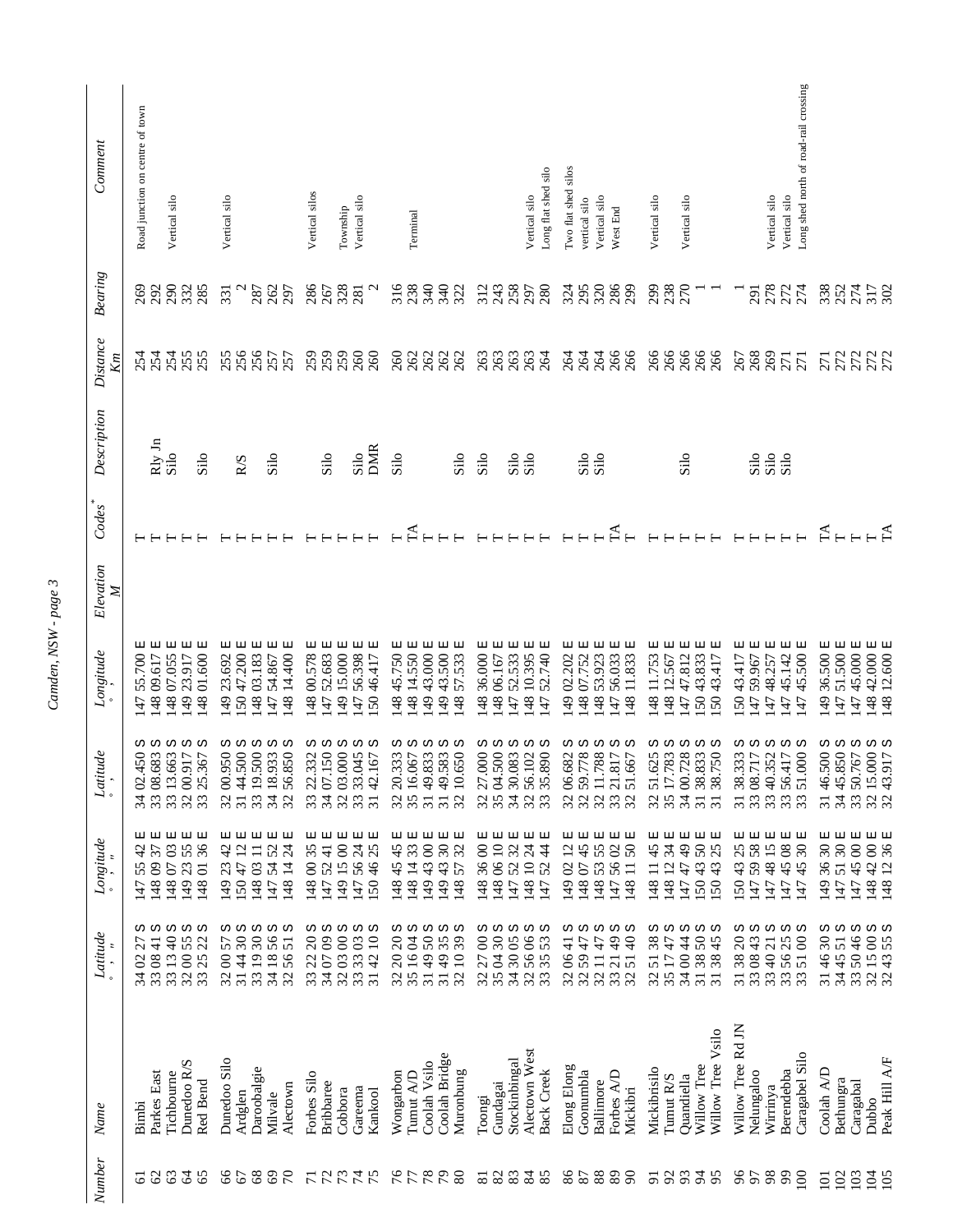| Comment        |                                               |                                |                                                                |                                                                                 |                                 |                                                                    |                                                                                             |                                                                                          |                           |                                                           |                                                          |                                                                    |                                     |                                                                                     |                                                   |                                              |                                               |                                                     |                                                                                             |                                                                                                               |                                                           |                                                          |                                                           |                                               |                                                                        |                                                  |                                                             |
|----------------|-----------------------------------------------|--------------------------------|----------------------------------------------------------------|---------------------------------------------------------------------------------|---------------------------------|--------------------------------------------------------------------|---------------------------------------------------------------------------------------------|------------------------------------------------------------------------------------------|---------------------------|-----------------------------------------------------------|----------------------------------------------------------|--------------------------------------------------------------------|-------------------------------------|-------------------------------------------------------------------------------------|---------------------------------------------------|----------------------------------------------|-----------------------------------------------|-----------------------------------------------------|---------------------------------------------------------------------------------------------|---------------------------------------------------------------------------------------------------------------|-----------------------------------------------------------|----------------------------------------------------------|-----------------------------------------------------------|-----------------------------------------------|------------------------------------------------------------------------|--------------------------------------------------|-------------------------------------------------------------|
|                | Vertical silo                                 | Vertical silo                  |                                                                | Cricket Oval                                                                    |                                 | Vertical silo                                                      |                                                                                             |                                                                                          |                           | Vertical silo                                             | Vertical silo                                            |                                                                    | Vertical silo                       |                                                                                     | South End                                         |                                              | Vertical silo                                 |                                                     |                                                                                             |                                                                                                               |                                                           |                                                          |                                                           |                                               |                                                                        |                                                  | Vertical silo                                               |
| Bearing        | 274<br>$\overline{5}$                         | $\overline{5}$                 | <b>167</b>                                                     | 259<br>360                                                                      | 260                             | 305<br>331                                                         | 315<br>360                                                                                  | 234<br>357<br>251                                                                        | 234                       | 329<br>290                                                | 342<br>290                                               | 313                                                                | 333<br>304                          | 359<br>260                                                                          | 260<br>261                                        | 230<br>211                                   | 306                                           | 352                                                 | 346<br>263                                                                                  | 359                                                                                                           | 358                                                       | 307<br>251                                               | 359                                                       | 251                                           | 359                                                                    | 320<br>265                                       | 309<br>320                                                  |
| Distance<br>Кm |                                               | 274<br>274                     | 275<br>276                                                     | 276<br>280                                                                      | 281                             | 282<br>281                                                         | 282<br>282                                                                                  | 283<br>284                                                                               | 285                       |                                                           | 285<br>286<br>286                                        |                                                                    | 287<br>288<br>298                   | 293                                                                                 | 295<br>294                                        | 296                                          | 296<br>295                                    | 296                                                 | 296<br>298                                                                                  | 298<br>298                                                                                                    | 298                                                       | 299<br>299                                               | 299                                                       | 300                                           | 300<br>300                                                             | 301                                              | 302                                                         |
| Description    |                                               |                                | Silo                                                           | Oval                                                                            | Silo                            | Road Junc<br>Silo                                                  |                                                                                             | Silo                                                                                     |                           | Silo                                                      | R/S                                                      | Silo                                                               | Silo<br>Silo                        | <b>R/S</b>                                                                          |                                                   | R                                            | Silo                                          | <b>R/S</b>                                          | Silo<br>Silo                                                                                |                                                                                                               | Breeza Rail JN                                            | Road/Rail Xing                                           |                                                           |                                               |                                                                        | Silo                                             | Rd/Rail Xing                                                |
| Codes          |                                               |                                |                                                                |                                                                                 |                                 |                                                                    | $\Gamma$ A                                                                                  | $\mathbb{H}$                                                                             |                           |                                                           |                                                          |                                                                    |                                     |                                                                                     | TA                                                | $T\Lambda$                                   |                                               |                                                     |                                                                                             |                                                                                                               |                                                           |                                                          |                                                           |                                               |                                                                        |                                                  |                                                             |
| Elevation<br>Z |                                               |                                |                                                                |                                                                                 |                                 |                                                                    |                                                                                             |                                                                                          |                           |                                                           |                                                          |                                                                    |                                     |                                                                                     |                                                   |                                              |                                               |                                                     |                                                                                             |                                                                                                               |                                                           |                                                          |                                                           |                                               |                                                                        |                                                  |                                                             |
| Longitude      | 더 더<br>44.550<br>11.000<br>48<br>47           | 囸<br>11.088<br>48              | 国<br>囸<br>54.883<br>41.917<br>50.<br>$\overline{47}$           | 国<br>国<br>43.533<br>40.500<br>50<br>47                                          | 国<br>47 40.583                  | 囸<br>囸<br>14.050<br>13.325<br>48<br>49                             | 囯<br>티<br>34.517<br>41.000<br>48<br>50                                                      | 囸<br>44.400 E<br>囸<br>31.000<br>08.683<br>48<br>50<br>$\ddot{t}$                         | 囸<br>09.000<br>48         | 47 48.200 E<br>囸<br>49 07.683                             | $\mathbb{E}$<br>囸<br>45.917<br>48.317<br>49<br>47        | 囸<br>囸<br>27.500<br>09.170<br>48 <sup>1</sup><br>48                | 囸<br>18.500<br>$\overline{6}$       | 囸<br>32.000 E<br>39.167<br>50<br>47                                                 | 囸<br>티<br>30.683<br>31.867<br>47<br>47            | 58.500 E<br>48                               | 囸<br>티<br>10.167<br>48 07.897<br>48           | 囸<br>15.083<br>50                                   | 티<br>囸<br>54.500<br>28.233<br>$\overline{49}$<br>47                                         | 비<br>티<br>38.650<br>38.833<br>50<br>50                                                                        | 囸<br>35.683<br>50                                         | 34.983 E<br>囸<br>09.583<br>48<br>47                      | 38.700 E<br>$50\,$                                        | 34.500 E<br>$\overline{47}$                   | 囸<br>38.167<br>$50\,$<br>47                                            | 囸<br>25.983 E<br>37.667<br>48                    | 囸<br>11.583<br>37.323<br>48<br>$\frac{48}{5}$               |
| Latitude       | ω ω<br>44.500<br>50.367<br>32                 | Ω<br>32 44.022                 | ω ω<br>33.833<br>33 08.150<br>$\overline{31}$                  | ω ω<br>31.333<br>28.067<br>34<br>$\overline{31}$                                | w<br>27.667<br>34               | w<br>ω<br>33.932<br>49.547<br>32<br>$\overline{31}$                | ω ω ω<br>30.000<br>13.117<br>32<br>$\overline{31}$                                          | S<br>w<br>34 49.033<br>29.983<br>30.000<br>35<br>$\overline{31}$                         | ω<br>32.000<br>35         | Ω<br>ω<br>06.833<br>50.143<br>33<br>$\overline{31}$       | w<br>Ω<br>06.502<br>35.167<br>33<br>$\overline{31}$      | w<br>15.583<br>33.410<br>32                                        | w<br>w<br>43.083<br>$\overline{31}$ | ω<br>Ω<br>27.000<br>25.667<br>$\overline{34}$<br>$\overline{31}$                    | w<br>ω<br>25.933<br>27.000<br>34<br>34            | w<br>36 18.150                               | w<br>S<br>43.000<br>27.582<br>35 <sub>2</sub> | w<br>31 24.000                                      | w<br>w<br>27.333<br>19.483<br>$\overline{5}$ $\overline{5}$                                 | Ω<br>ω<br>21.833<br>21.517<br>$\overline{31}$<br>$\overline{31}$                                              | w<br>21.400<br>$\overline{31}$                            | Ω<br>w<br>52.000<br>23.000<br>32<br>34                   | w<br>21.117<br>$\overline{31}$                            | Ω<br>52.167<br>$\mathfrak{Z}$                 | ω<br>31 20.667                                                         | w<br>w<br>34 14.633<br>57.000<br>$\overline{31}$ | ω ω<br>56,800<br>18.417<br>32<br>$\overline{\mathcal{E}}$   |
| Longitude      | $\otimes$<br>33<br>4<br>$\equiv$<br>148<br>47 | 148 11 05 E                    | I50 41 55 E<br>54 53 E<br>147                                  | 30 <sub>1</sub><br>32<br>150 40<br>14743                                        | 147 40 35                       | 149 14 03<br>148 13 20                                             | $\overline{31}$<br>$\infty$<br>15041<br>14834                                               | 150 31 00<br>147 44 24<br>148 08 41                                                      | 1480900                   | 149 07 41 E<br>1474812                                    | 149 45 55<br>1474819                                     | 10 10 60 8 <sup>+</sup><br>$\overline{30}$<br>27<br>$\frac{48}{5}$ | 30<br>14918                         | 150 39 10<br>3200<br>147                                                            | 30411<br>3152<br>147<br>147                       | 148 58 30 E                                  | 148 10 10 E<br>54 E<br>14807                  | 150 15 05                                           | 30<br>$\overline{4}$<br>28<br>54<br>49<br>147                                               | I503839E<br>50 38 50                                                                                          | $\frac{1}{4}$<br>15035                                    | 59 E<br>35<br>34<br>14809<br>147                         | 38 42:<br>150                                             | $\overline{30}$<br>34<br>147                  | 38 10<br>50<br>147                                                     | 25 59 E<br>$\sqrt{4}$<br>57<br>148               | 35<br>$\overline{19}$<br>37<br>$\Box$<br> 48<br>148         |
| Latitude       | ω ω<br>$\mathfrak{S}0$<br>$\ddot{4}$<br>32    | ω<br>$\overline{0}$<br>4<br>32 | ω<br>Ω<br>50<br>$\mathcal{S}$<br>3308<br>33<br>$\overline{31}$ | ω ω<br>$\beta$<br>$\Omega$<br>28<br>$\Xi$<br>$\overline{34}$<br>$\overline{31}$ | ω<br>$\overline{4}$<br>27<br>34 | ω<br>ω<br>56<br>33<br>$\frac{1}{2}$<br>33<br>32<br>$\overline{31}$ | ω ω ω<br>$\infty$<br><b>S</b><br>$\mathfrak{S}0$<br>$\mathfrak{L}$<br>32<br>$\overline{31}$ | ω ω<br>3000<br>59<br>$\infty$<br>29<br>$\frac{49}{5}$<br>$\overline{31}$<br>$34$ .<br>35 | w<br>$\infty$<br>32<br>35 | ω<br>w<br>5009<br>50<br>$\delta$<br>33<br>$\overline{31}$ | w<br>Ω<br>$\Omega$<br>30<br>3135<br>8 <sup>o</sup><br>33 | w<br>25<br>35<br>33<br>$\overline{15}$                             | ω<br>ω<br>$\delta$<br>43<br>222     | ω ω<br>$\overline{a}$<br>$\infty$<br>25<br>27<br>$\overline{34}$<br>$\overline{31}$ | w<br>ω<br>$\otimes$<br>56<br>27<br>25<br>34<br>34 | w<br>$\infty$<br>$\otimes$<br>36 18<br>35 43 | ω<br>Ω<br>35<br>27<br>32                      | w<br>$\infty$<br>$\overline{24}$<br>$\overline{31}$ | ω<br>w<br>$\overline{20}$<br>29<br>$\overline{0}$<br>27<br>$\mathcal{L}$<br>$\overline{31}$ | ω<br>Ω<br>$50\,$<br>$\overline{31}$<br>$\overline{c}$<br>$\overline{c}$<br>$\overline{31}$<br>$\overline{31}$ | w<br>$\overline{24}$<br>$\overline{c}$<br>$\overline{31}$ | Ω<br>ω<br>$\otimes$<br>$\otimes$<br>23<br>52<br>34<br>32 | w<br>$\overline{C}$<br>$\overline{21}$<br>$\overline{31}$ | Ω<br>$\overline{10}$<br>52<br>$\overline{34}$ | w<br>38<br>$\frac{1}{2}$<br>$\overline{c}$<br>$\Xi$<br>$\overline{31}$ | Ω<br>ω<br>$\infty$<br>57<br>$\frac{3}{4}$        | თ თ<br>1825<br>$\frac{4}{8}$<br>56<br>32<br>$\overline{31}$ |
| Name           | Caragabel Silo<br>Peak Hill                   | Peak Hillsilo                  | Gunningbland<br>Braefield Rail                                 | Quirindi Rd JN<br>Springdale                                                    | Combaning                       | Merrygoen<br>Tomingley                                             | Quirindi Silo<br>Dubbo A/D                                                                  | Batlow T Junction<br>Quirindi A/L<br>$\mathbb{N}$ abo                                    | Batlow                    | Bogan Gate<br>Mendoran                                    | Bogan Gate Silo<br>Connemarra                            | Minore                                                             | Tomingley West<br>Neilrex           | Quipolly<br>Temora                                                                  | Temora A/D<br>Temora Silo                         | Cooma                                        | Wyanga<br>Sangar                              | Spring Ridge                                        | Gidinbung<br>Premer                                                                         | Werris Creek Water Twr<br>Werris Creek Turntble                                                               | The Gap                                                   | Junee Silo<br>Fairview                                   | Werris Creek R/S                                          | Junee                                         | Werris Creek Vsilo                                                     | Eumungerie<br>Reefton                            | Eumungerie Silo<br>Narwonah                                 |
| <b>Number</b>  | $\approx$<br>$\overline{5}$                   | 108                            | 109<br>110                                                     | $\Xi$<br>Ξ                                                                      | $\overline{13}$                 | $\overline{14}$<br>15                                              | 16<br>$\overline{17}$                                                                       | $\frac{18}{2}$<br>$\frac{19}{2}$<br><b>20</b>                                            | $\overline{21}$           | 22<br>$\overline{23}$                                     | $\overline{24}$<br>25                                    | 26<br>27                                                           | 28                                  | 29<br>$\overline{30}$                                                               | 32<br>$\overline{31}$                             | 33                                           | $\ddot{3}$<br>35                              | 36                                                  | 37                                                                                          | 39<br>$\Theta$                                                                                                | $\overline{4}$                                            | $\overline{42}$<br>$\overline{43}$                       | $\overline{4}$                                            | $\overline{45}$                               | $\frac{46}{5}$<br>$\overline{H}$                                       | $\frac{48}{5}$                                   | $\frac{49}{5}$<br>50                                        |

Camden,  $NSW$  -  $page \, 4$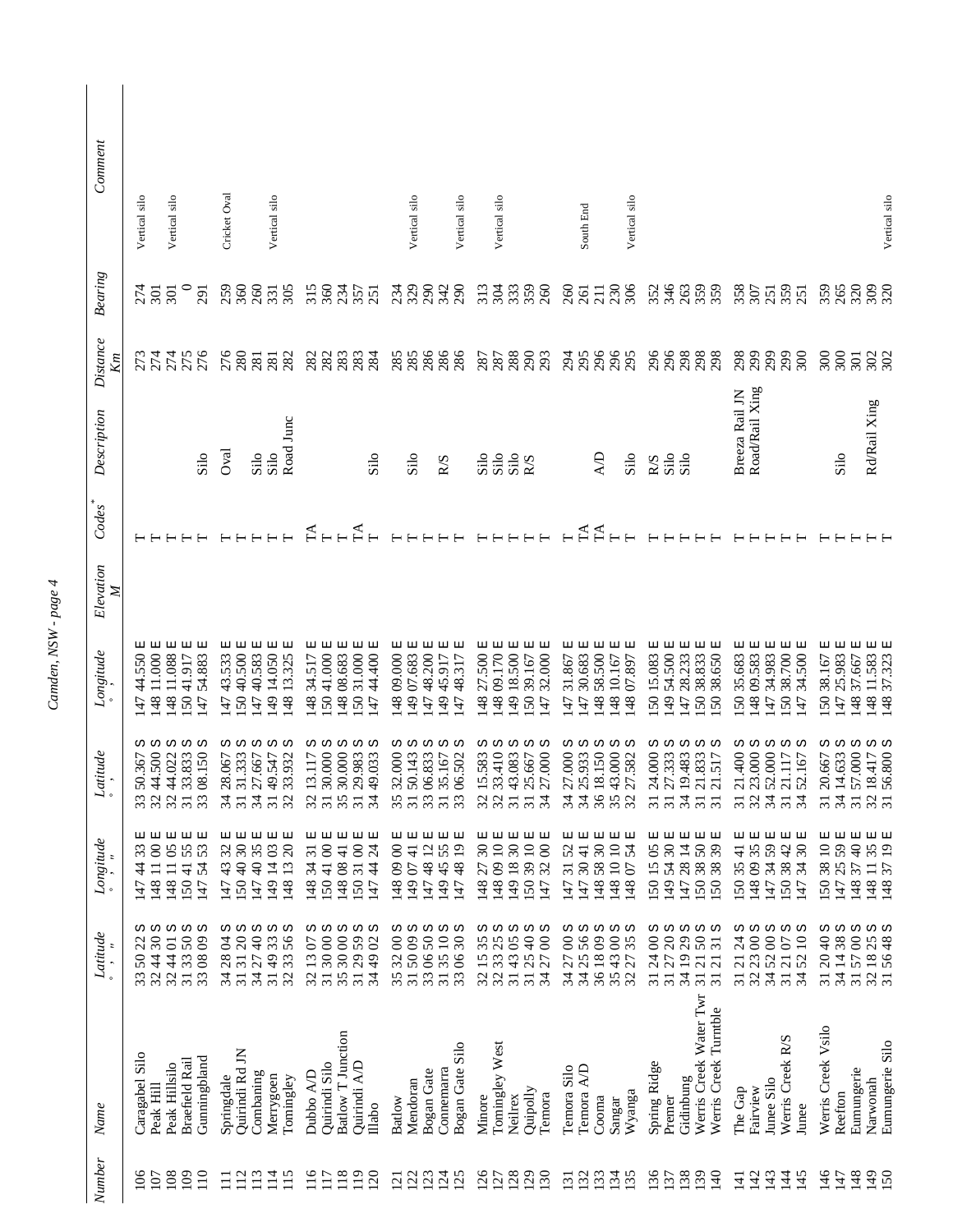| Comment                           | Vertical silo<br>Beehive silo                                                                                                                           | 5 Tubes/6 cluster plus small beehive on W of town<br>Long flat shed silo<br>R/W intersection<br>Vertical silo                                                   | Long large flat shed                                                                                                                                                                                     | Vertical silo                                                                                           | Vertical silo<br>Vertical silo                                                                                                                                                                                                 | Large flat shed to east of vertical tubes<br>Beehive silo                                                                                                                                  | Vertical silo                                                                                                                                                                   | Terminal building<br>Vertical silo                                                                                                                                    | Vertical silo                                                                                                 |
|-----------------------------------|---------------------------------------------------------------------------------------------------------------------------------------------------------|-----------------------------------------------------------------------------------------------------------------------------------------------------------------|----------------------------------------------------------------------------------------------------------------------------------------------------------------------------------------------------------|---------------------------------------------------------------------------------------------------------|--------------------------------------------------------------------------------------------------------------------------------------------------------------------------------------------------------------------------------|--------------------------------------------------------------------------------------------------------------------------------------------------------------------------------------------|---------------------------------------------------------------------------------------------------------------------------------------------------------------------------------|-----------------------------------------------------------------------------------------------------------------------------------------------------------------------|---------------------------------------------------------------------------------------------------------------|
| <b>Bearing</b>                    | $336$<br>294<br>294<br>252<br>$\overline{31}$                                                                                                           | 306<br>267<br>288<br>311<br>321                                                                                                                                 | 313<br>356<br>345<br>276                                                                                                                                                                                 | 356<br>295<br>271<br>271<br>231                                                                         | 283<br>253<br>253<br>253                                                                                                                                                                                                       | 333<br>334<br>$\overline{51}$<br>271                                                                                                                                                       | 33655                                                                                                                                                                           | 249<br>$\frac{23}{23}$<br>297<br>271                                                                                                                                  | 353<br>248<br>353<br>288                                                                                      |
| <b>Distance</b><br>$\mathbb{K}$ m | $\frac{302}{303}$<br>303<br>303<br>304                                                                                                                  | 306<br>308<br>304<br>307                                                                                                                                        | 310<br>309<br>308                                                                                                                                                                                        | 310<br>312<br>311<br>$\overline{311}$                                                                   | 318<br>33888                                                                                                                                                                                                                   | 320<br>320<br>321<br>319                                                                                                                                                                   | ន្តន្តដូនដ                                                                                                                                                                      | 333453<br>33353                                                                                                                                                       | 327<br>327<br>327                                                                                             |
| Description                       | Silo<br>Silo                                                                                                                                            | Silo<br>Silo<br>Silo                                                                                                                                            | Silo<br>E/H                                                                                                                                                                                              | Oval<br>Silo<br>Silo                                                                                    | Silo<br>Silo                                                                                                                                                                                                                   |                                                                                                                                                                                            | Silo<br>Silo                                                                                                                                                                    | Silo                                                                                                                                                                  | RS<br>Silo<br>Silo                                                                                            |
| Codes                             |                                                                                                                                                         | $F^A$                                                                                                                                                           | $F_{F}$                                                                                                                                                                                                  |                                                                                                         |                                                                                                                                                                                                                                | $T\Lambda$                                                                                                                                                                                 |                                                                                                                                                                                 | HAA<br>HAA                                                                                                                                                            |                                                                                                               |
| Elevation<br>$\mathbb{Z}$         | 259                                                                                                                                                     |                                                                                                                                                                 |                                                                                                                                                                                                          |                                                                                                         |                                                                                                                                                                                                                                |                                                                                                                                                                                            |                                                                                                                                                                                 | 270                                                                                                                                                                   |                                                                                                               |
| Longitude                         | 47 42.500 E<br>47 42.527 E<br>148 14.250 E<br>147 31.000 E<br>囸<br>22.570<br>149                                                                        | 147 23.000 E<br>147 34.332 E<br>148 01.667 E<br>148 39.270 E<br>国<br>148 13.417                                                                                 | 148 25.767 E<br>148 16.783 E<br>国<br>프<br>147 21.465 E<br>149 50.000<br>150 28.417                                                                                                                       | 147 19.133 E<br>148 00.417 E<br>150 27.550 E<br>147 39.148 E<br>巴<br>47 14.667                          | 47 26.395 E<br>47 21.333 E<br>37.403 E<br>14.333 E<br>囸<br>47 21.167<br>$\overline{47}$<br>$\overline{47}$                                                                                                                     | $\begin{array}{c} 148\ 07.167\ \mathrm{E}\\ 147\ 13.583\ \mathrm{E}\\ 148\ 39.280\ \mathrm{E}\\ 148\ 40.000\ \mathrm{E}\\ 148\ 40.000\ \mathrm{E}\\ 147\ 27.700\ \mathrm{E}\\ \end{array}$ | 148 40.000 E<br>150 19.667 E<br>147 12.950 E<br>147 12.000 E<br>던<br>47 15.417                                                                                                  | $21.000$ E<br>47 11.433 E<br>148 38.042 E<br>147 54.000 E<br>35.585 E<br>$\overline{47}$<br>47                                                                        | 150 16.533 E<br>147 08.117 E<br>47 21.500 E<br>150 16.083 E<br>147 20.060 E                                   |
| Latitude                          | ω ω ω<br>ω ω<br>50.500<br>55.000<br>54.948<br>32 14.333<br>33.367<br>34<br>32<br>32                                                                     | ω ω<br>ω<br>ω ω<br>24.450<br>34 08.950<br>33 07.745<br>32 13.033<br>51.607<br>32<br>$\overline{31}$                                                             | ω ω<br>w<br>ω ω<br>31 15.833<br>21.000<br>32 00.950<br>32 08.283<br>41.340<br>$\overline{31}$<br>33                                                                                                      | Ω<br>ω ω<br>ပာ<br>ω<br>35 46.483<br>31 14.783<br>32 49.565<br>33 56.000<br>56.000<br>34 02.217          | w<br>ω ω<br>ω<br>ω<br>3450.000<br>07.163<br>45.695<br>56.000<br>50.000<br>33<br>28.34                                                                                                                                          | ω ω<br>ω<br>ω ω<br>32 08.417<br>33 56.050<br>43.563<br>42.917<br>09.967<br>$\overline{31}$ .<br>35<br>$\overline{31}$                                                                      | ω ω<br>w<br>ω<br>Ω<br>55.500<br>42.667<br>34 20.717<br>33 55.500<br>33 31.067<br>10.417<br>$\overline{31}$                                                                      | w<br>ω ω<br>ω ω<br>41.390<br>56.383<br>41.930<br>51.000<br>02.000<br>35 <sub>1</sub><br>33<br>35<br>$\overline{31}$                                                   | ω ω<br>ω<br>თ თ<br>35 07.000<br>34 04.383<br>31 07.167<br>33 05.797<br>31 08.017                              |
| Longitude                         | 国<br>더 더<br>国<br>티<br>$\overline{30}$<br>148 14 15<br>3100<br>32<br>34<br>42<br>$\overline{d}$<br>22<br> 47<br>147<br>$\frac{49}{5}$<br>$\overline{47}$ | $\begin{array}{c} 00 \text{ E}\\ 20 \text{ E} \end{array}$<br>25E<br>148 01 40 E<br>148 39 16 E<br>34<br>$\overline{13}$<br>23<br>148<br>$\overline{47}$<br>147 | 더 더<br>国<br>国国<br>25 46<br>48 16 47<br>50 28 25<br>149 50 00<br>21 28<br>48<br>$\overline{47}$                                                                                                           | 더 더<br>国国国<br>147 19 08 :<br>148 00 25 :<br>3909<br>33<br>471440<br>27<br>50<br>47                      | 国<br>国<br>모 모<br>囸<br>$\overline{c}$<br>$\overline{24}$<br>$20\,$<br>$\overline{24}$<br>2110<br>26<br>$\overline{4}$<br>$\overline{c}$<br>37<br>$\overline{47}$<br>47<br>$\overline{47}$<br>$\overline{47}$<br>$\overline{47}$ | 더 더<br>国<br>国国<br>$\overline{10}$<br>35<br>4000<br>42<br>39 17<br>$13$<br>$\overline{C}$<br>27<br> 47<br>48<br> 48<br>48<br>$\overline{47}$                                                | 더 더<br>国<br>国国<br>50 19 40<br>$1200$<br>4000<br>25<br>57<br>$\overline{2}$<br>15<br>$\ddot{t}$<br>$\overline{47}$<br>$\frac{8}{3}$<br>$\overline{47}$                           | 国国<br>国<br>国<br>囸<br>35<br>5400<br>26<br>2100<br>3802<br>35<br>$\equiv$<br>48<br>47<br>$\overline{47}$<br>$\overline{47}$<br>47                                       | 国国<br>더 더<br>国<br>21 30<br>$\frac{150}{147}$ 20 04 :<br>32<br>47 08 07<br>$\overline{16}$<br>50<br>$\ddot{t}$ |
| Latitude                          | w<br>ω<br>ω ω<br>Ω<br>$\Omega$<br>$\overline{30}$<br>$\infty$<br>57<br>55<br>32 14<br>50<br>54<br>32<br>34<br>32                                        | ω ω<br>w<br>ω<br>Ω<br>36<br>45<br>$\Omega$<br>57<br>27<br>$\overline{13}$<br>$\overline{24}$<br>51<br>34 08<br>33 07<br>32 13<br>32<br>$\overline{31}$          | ω ω ω<br>ω ω<br>$\otimes$<br>$50\,$<br>$\Omega$<br>$\overline{17}$<br>57<br>$\overline{21}$<br>$_{08}$<br>$\infty$<br>$\frac{1}{4}$<br>15<br>$\frac{32}{32}$<br>$\overline{31}$<br>$\overline{31}$<br>33 | ω ω ω<br>ω ω<br>34<br>35 46 29<br>$\overline{13}$<br>$\infty$<br>47<br>49<br>56<br>31 14.<br>3402<br>33 | <b>00 00 00 00</b><br>5000<br>5600<br>$\overline{a}$<br>42<br>5000<br>45<br>$\overline{C}$<br>$\frac{4}{3}$ $\frac{2}{3}$ $\frac{2}{3}$ $\frac{4}{3}$<br>33                                                                    | ω ω<br>ω ω ω<br>$\mathfrak{S}$<br>34<br>55<br>25<br>56<br>$43$<br>$\infty$<br>3509<br>$\frac{2}{3}$ ក្លី ក្ល                                                                               | ω ω<br>ω ω<br>w<br>$30\,$<br>25<br>$\frac{1}{2}$<br>$-2043$<br>Å<br>$\overline{a}$<br>55<br>$\overline{31}$<br>$\overline{4}$<br>$\overline{a} \overline{a} \overline{a}$<br>33 | ω ω<br>ω ω ω<br>56<br>$\otimes$<br>23<br>23<br>$\infty$<br>$\overline{51}$<br>$\overline{4}$<br>56<br>$\overline{4}$<br>$\infty$<br>35<br>33<br>35<br>$\overline{31}$ | Ω<br>ω ω<br>ω ω<br>310710<br>$\infty$<br>23<br>$\overline{c}$<br>3404<br>3507<br>3108                         |
| Name                              | Narromine Silo<br>Trundlesilo<br>Old Junee<br>Binnaway<br>Trundle                                                                                       | Bay of Biscay Swamp<br>Narromine A/D<br>Barmedman<br>Yarrabanda<br>Ballordoran                                                                                  | Mungeribar A/F<br>Tambar Springs<br>Breeza Rd JN<br>Lake Cowal<br>Parkdale                                                                                                                               | Wyalong Silo<br>Tumbarumba<br>Breeza Silo<br>The Troffs<br>Yiddah                                       | Wyalong<br>Marrarsilo<br>Kadungle<br>Marrar<br>Ootha                                                                                                                                                                           | West Wyalong Shed<br>Gilgandra Beehive<br>Gilgandra Bridge<br>Mungeribar Silo<br>Wagga A/D                                                                                                 | West Wyalong Silo<br>Gilgandrasilo<br>Ariah Park<br>Nea R/S<br>Burcher                                                                                                          | West Wyalong A/D<br>Gilgandra A/F<br>Wagga G.C.<br>Gobondery<br>Mundaroo                                                                                              | Derriwong<br>Curlewis<br>Nea Silo<br>Alleena<br>Wagga                                                         |
| Number                            | <b>53</b><br>154<br>52<br>155<br>5                                                                                                                      | 158<br>159<br>56<br>57<br>$\overline{160}$                                                                                                                      | 163<br>162<br>164<br>165<br>$\overline{6}$                                                                                                                                                               | 166<br>168<br>169<br>167<br>$\overline{5}$                                                              | 172<br>173<br>$\frac{175}{75}$<br>$\overline{\Xi}$                                                                                                                                                                             | $\overline{16}$<br>178<br>LL1<br>180                                                                                                                                                       | 182<br>183<br>184<br>185<br>$\overline{8}$                                                                                                                                      | 188<br>86<br>189<br>187<br>$\mathfrak{g}_0$                                                                                                                           | 193<br>192<br>$\frac{195}{2}$<br>$\overline{2}$                                                               |

Camden, NSW - page 5 *Camden, NSW - page 5*